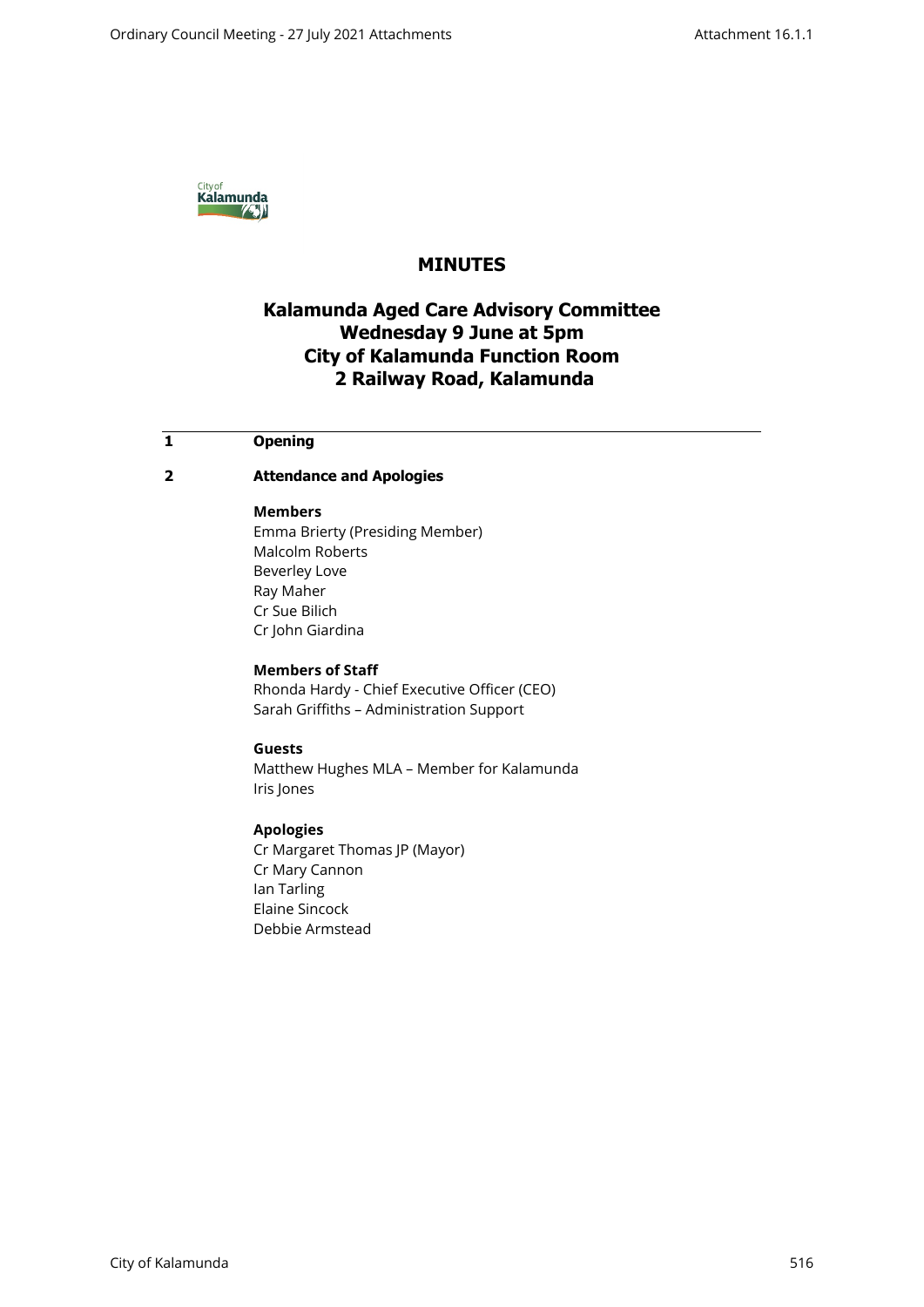Kalamunda Aged Care Advisory Committee – 9 June 2021

#### **3 Confirmation of Minutes**

That the Minutes of the Kalamunda Aged Care Advisory Committee Meeting held on 3 March 2021, as published and circulated, are confirmed as a true and accurate record of the proceedings.

| Moved:    | Malcolm Roberts |
|-----------|-----------------|
| Seconded: | Beverley Love   |

Vote: Carried Unanimously

### **4 Disclosure of Interests**

4.1 Nil.

#### **5 Correspondence**

5.1 Incoming from Matthew Hughes office that the Pomeroy Road parcel of land is out for expression of interest

#### **6 Questions or Deputations**

- 6.1 Nil.
- **7 Presentations**
- 7.1 Nil.

#### **8 Reports from City of Kalamunda**

8.1 The CEO provided a brief update on various projects as listed on the Matrix.

#### **9 General Business**

9.1.1 Australian Aged Care Collaboration – Aged Care – The Way Forward Report

*Discussion around the 6 main areas. Cr Giardina asked about Iris Jones query at Council regarding Local Government Role. It was agreed to move to item 9.1.4 and then come back to order*

#### 9.1.2 Economic and Social Impact of the Aged Care Sector in WA Final Report

*After discussion on 9.1.4 discussion came back to this item. Rhonda advised that herself and the Mayor attended the Presentation on this. Rhonda mentioned regarding the Pomeroy Road land the City would like to write to the 10 Aged Care providers in the report and suggest they put in an EOI, Matthew Hughes said he supports this. Matthew spoke around the new government and needs education around provision of aged care and these sites that are suitable as the responsibility falls over several portfolios. Matthew feels that there needs to be an inter-*

City of Kalamunda 2